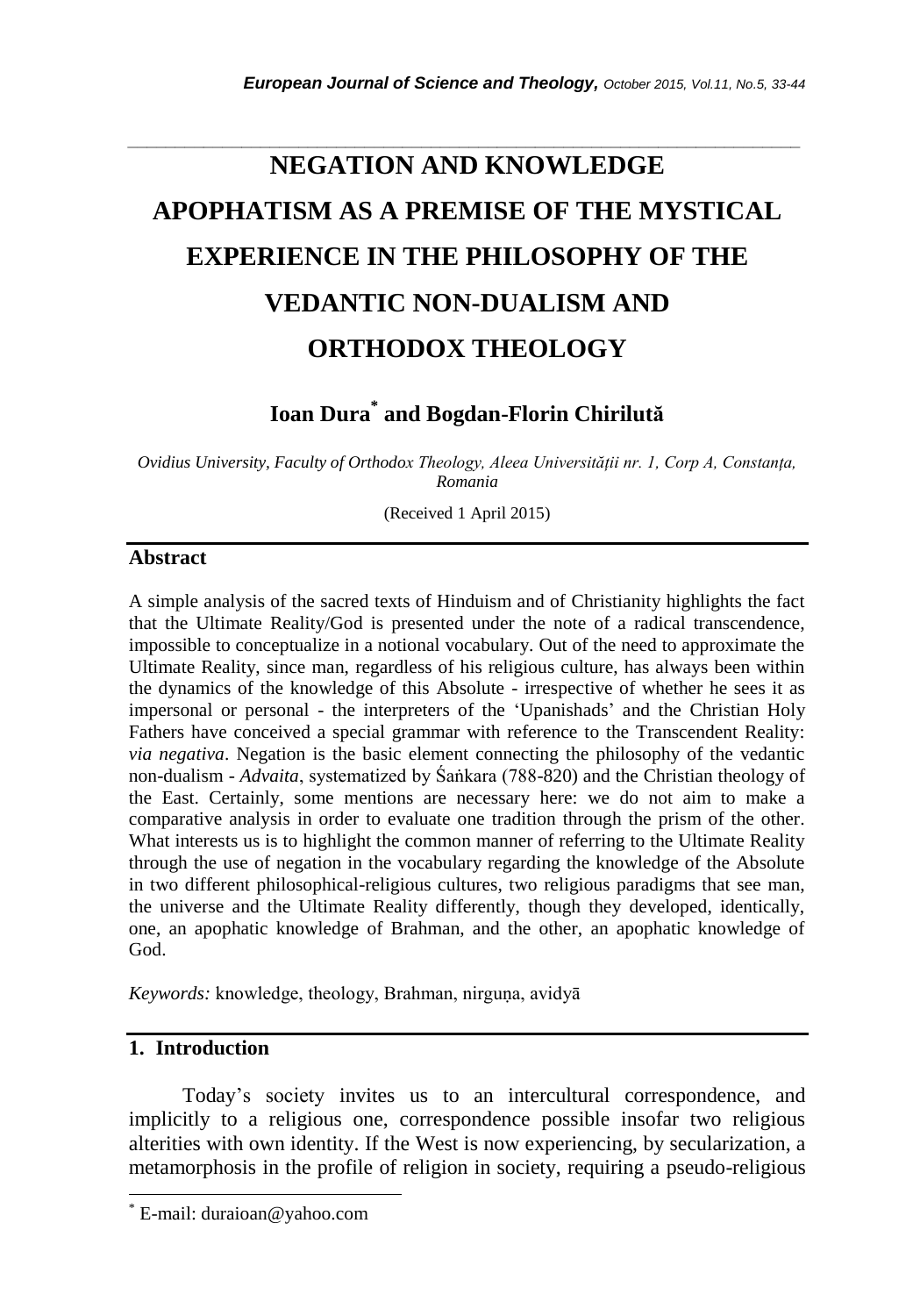paradigm which discards to the traditional and dogmatic values, eastern Theology and Indian philosophy, more precisely vedantic non-dualism, are deeply rooted in the fact of *experience*. Basically, secularization suggests a crisis in understanding the Ultimate Reality in its transcendence. A God over which is impossible to apply an empirical and scientific knowledge has no relevance for contemporary man, who lives in logic of *here* and *now*. From these reasons, we need today, more than ever, an evaluation of apophatic discourse about Ultimate Reality, of *via negativa*, as rational and experiential exercise of asserting the transcendence.

#### **2. The gnoseological function of negation in Advaita Vedānta**

Bernard Barzel highlights that the apophatic *theology* of Śaṅkara has, as its essential element, *via negativa* [1]. A very interesting incursion in the chronology of the negation method *neti, neti* (neither so, nor so) is realized by D. B. Gangolli [2]. Considering his predecessors interested in this negative way of describing the *Ultimate Reality* in the *Upanishads*, the vedantic researcher tries to demonstrate the fact that the formulation *neti, neti* is adopted by the Upanishadic authors due to the awareness of the total impossibility of expressing using affirmative expressions what *Brahman/Ātman* is in itself. In this sense, D. B. Gangoli disapproves of P. Deussen"s opinion, according to which *Brahman* is described as *neti, neti*, because it is beyond time, space and causality - therefore what is considered is the absolute transcendence of the *Ultimate Reality* in relation to the universe of phenomena - being however convinced that "during those ancient times, when the *Vedas* were drafted, it was impossible to formulate the idea of the aspatial, atemporal and non-causal existence in its abstract simplicity" [2, p. xxxi]. Regarding the negation *neti, neti*, Lakshmi Saxena wonders what the basic significance of the description *neti, neti* may be: does it refer to an absolutely transcendent principle lying in a certain region beyond the world of phenomena and able to be actualized only in a certain esoteric form of self-realization? Or does it signify the personal *Supreme*, at the heart of all the auspicious, conceived qualities, the negation involving only a negation of the non-auspicious qualities or *heya-guṇa*? Or does it mean a negation of the cosmic plurality, the world of *names*-*and*-*shapes* fictively superposed over the purely undifferentiated *Real*? Only this last variant is accepted [3].

In the same context, S. Radhakrishnan confirmed the fact that negative definitions are meant to emphasize the inadequate character of the positive attributes, as applied to the supreme *Reality*. In the Upanishads, it is stated that it is impossible to offer any positive determinations of the supreme Brahman. The famous passage *neti, neti* suggests that Brahman is absolutely non-empirical. It is beyond the domain of empirical thinking. It is non-intelligible through logical knowledge. It is the inner nature regarding which no conceptual interpretation is possible. It is indivisible, inalienable. It is neither external, nor conditioned by external causality. To define it, one has to transpose it into an object. We cannot even say that it is one. It is non-dual [4]. S. Dasgupta was closer to the truth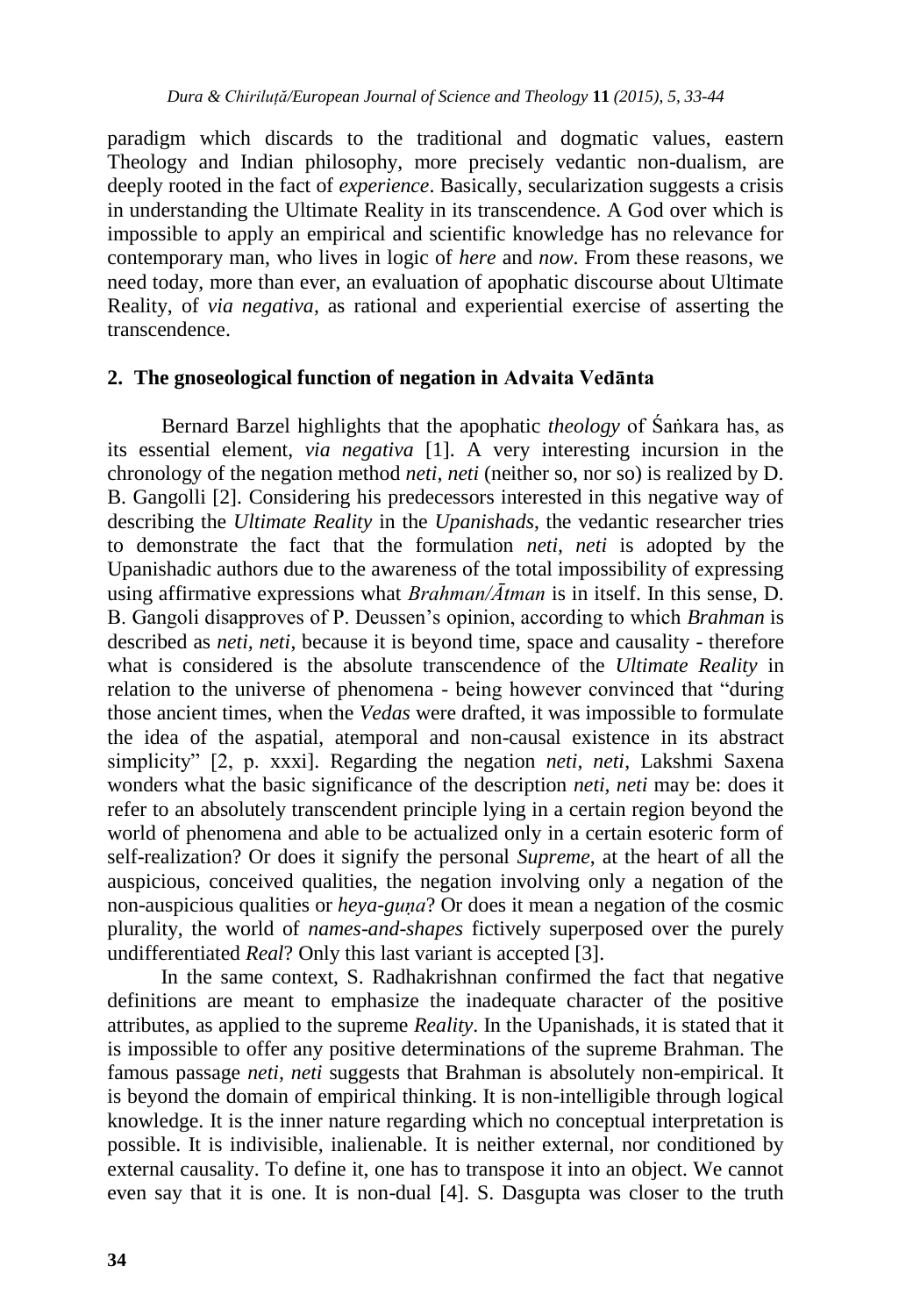when he confirmed that the adequate way of indicating *Brahman* is by *neti, neti*, because one cannot describe it by any positive context, which is always limited by conceptual thinking. Starting from this criterion of the negation *neti, neti* as mark of the incapacity of language to comprise in words, concepts or definitions the *Ultimate Reality*, A.J. Alston concludes that Śaṅkara elaborated a "negative theology" in many concerns similar to the negative theology of many Christian mystics [5]. Yet, however, S. Dasgupta repeated the opinion of P. Deussen when he stated that *Ātman* is independent from all the limitations of space, time and cause that coordinate all that is presented objectively and consequently the empirical universe [6]. At the same time, he considered that the vedantic wise men had only a vague and dreamy vision about *Brahman*: "The minds of Vedic poets so long accustomed to worship deities of visible manifestation could not easily dispense with the idea of seeking after a positive and definite content of Brahman. They tried some of the sublime powers of nature and also many symbols, but these could not render ultimate satisfaction. They did not know what the Brahman was like, for they had only a dim and dreamy vision of it in the deep craving of their souls which could not be translated into permanent terms." [6, p. 44]

Along the line of these remarks, D.B. Gangolli states that neither the capacity of formulating the idea about *Brahman*, nor the "vague and dreamy" vision of the Vedic wise men (*Rṣi*), nor the inadequacy of the positive attributes was responsible for the adoption of the so-called *negative method* in the *Upanishads*, but the intrinsic and essential nature (*svarūpa*) of *Brahman* as *Light* luminous-in-itself of the *witness conscience* (*sākṣi chaitanya*) in us all. *Brahman* as witness *conscience* or *Ātman* of all the beings, uniformly, *one-without-asecond*, eternal and unchangeable, can never be objectively represented in any way, being the invisible seer, inaudible hearer, unthought-of thinker, unknown knower, since there is no other hearer, thinker or knower than this *One*-*Brahman*: *tad vā etad akṣaraṃ gārgy adṛṣṭaṃ draṣṭraśrutaṃ śrotramataṃ mantravijñātaṃ vijñātṛ ǀ nānyad ato 'sti draṣṭṛ ǀ nānyad ato 'sti śrotṛ ǀ nānyad ato 'sti mantṛ ǀ nānyad ato 'sti vijñātṛ* ("This is the imperishable, Gārgī, which sees but can`t be seen; which hears but can`t be heard; which thinks but can`t be thought of; which perceives but can`t be perceived. Besides this imperishable, there is no one that sees, no one that hears, no one that thinks, and no one that perceives.") [*Bṛhadāraṇyaka*-*Upaniṣad* III.8.11] These Upanishadic statements impose the unique method of exclusion of all the empirical ways of teaching or knowledge regarding *Brahman* [2, p. xxxiv]. This method highlights a "Brahman revealed in itself", by the simple elimination of the imaginary wave of the wrong thinking (*avidya*), built through the projection of limitative additions (*upadhi*) [*Bhagavad-Gītā-Śaṅkara-Bhāṣya* XVIII.50]. *Brahman*, as the inner, intimate *Self* needs no definition or proof to be known: "This entity (Brahma), devoid of any form as it is, is neither perceptible by any direct (ocular) means-of-proof, nor is it perceptible by inference etc., as there is absence of any indicatory mark about it (i.e. Brahma)" [*Brahma-Sūtra-Śaṅkara-Bhāṣya* II.1.6]. Actually, it is impossible for anyone "to define" in words or "to formulate" an idea about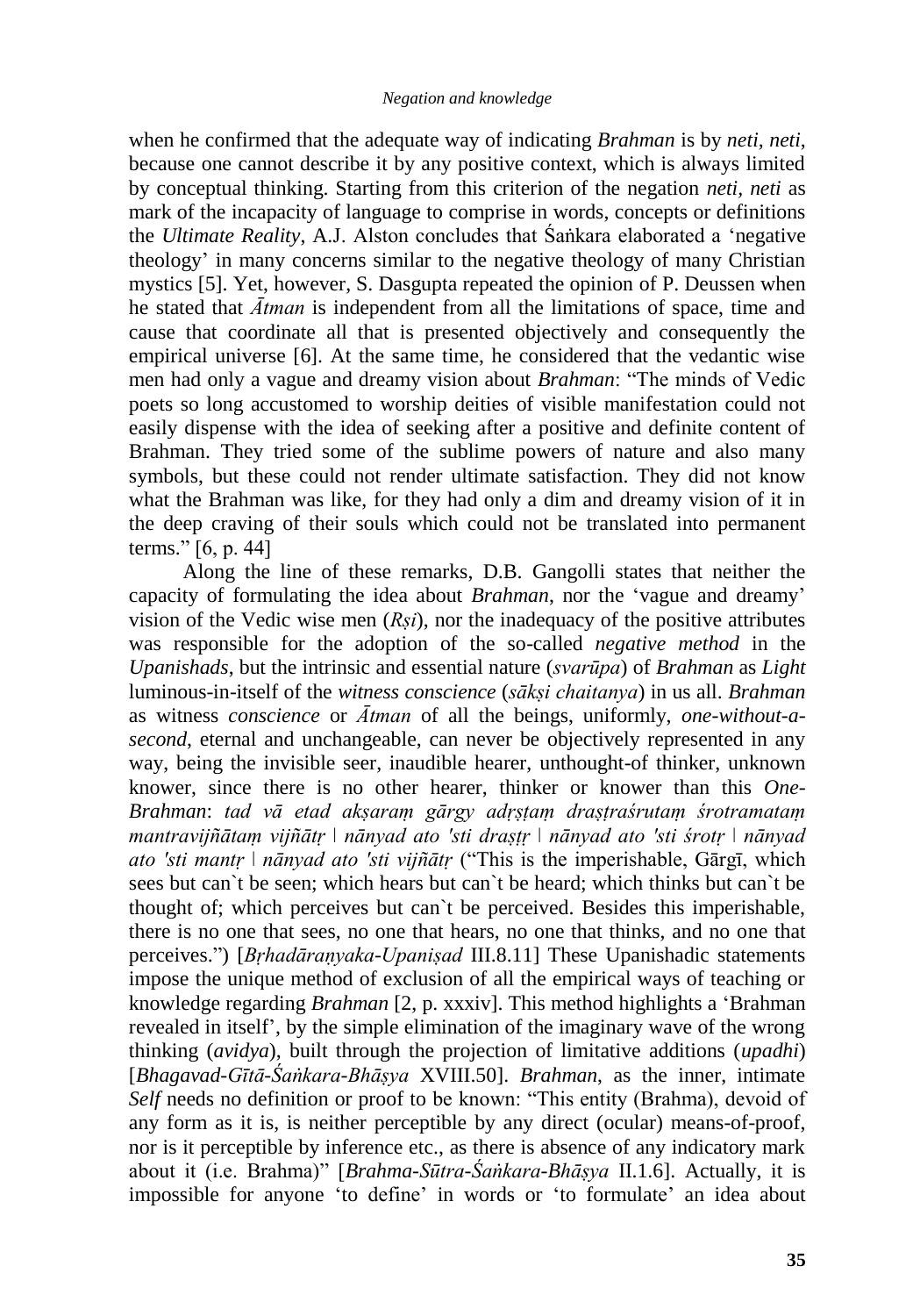*Brahman*, for the simple reason that it is beyond discoursive thanking: *yatoa vāchoa nivartante apāpya manasā saha* [*Taittirīya-Upaniṣad* II.9]. Moreover, as it has been mentioned, *Brahman* is non-dual *light*, namely the pure *Consciousness* as intuitive experience, by means of which all human activities are carried out [*Bṛhadāraṇyaka*-*Upaniṣad* IV.3.6, *Kena-Upaniṣad-Śaṅkara-Bhāṣya* I.6, *Māṇḍūkya-Upaniṣad-Gaudapāda-Kārikā-Śaṅkara-Bhāṣya* III.36]. It is in this very area of the non-dual experience that *negation* has to be understood in Śaṅkara"s thinking: far from being a simple exercise of philosophical dexterity, *via negativa* has a practical, experiential application in the knowledge of the *Ultimate Reality*, as E. Deutsch mentions: "The *via negativa* of Advaita Vedanta also safeguards the unqualified oneness of that state of being called Brahman and silences all argument that would seek either to demonstrate or to refute it. Human language has its source in phenomenal experience; hence, it is limited in its application to states of being that are beyond that experience; logic is grounded in the mind as it relates to the phenomenal order; hence, it is unable to affirm, without at the same time denying, what extends beyond that order. All determination is negation; to apply a predicate to something is to impose a limitation upon it; for, logically, something is being excluded from the subject. The Real is without internal difference and, in essence, is unrelated to the content of any other form of experience. The Real is thus unthinkable: thought can be brought to it only through negations of what is thinkable." [7]

The only test of *negation* resides in the fact that it functions and leads to the intuition of the *Ultimate Reality*, which is nothing else but the most intimate own *Self* (*ātman*): "... far from *neti neti* resulting in a void, it culminates in the supreme self" [8]. It is important to remind the fact that it is not the one engaged in knowing *Brahman* that denies the appearance over imposed by *avidyā*, since he is not aware of *Brahman-as-it-is-in-itself* (*Brahman Nirguṇa*) at the moment of his investigation and no quantity of critical reflection, namely intellectual reasoning, can lead him to the absolute truth (*parāmarthika*), beyond the scope of all mental reflections, as long as his mind is extroverted. Actually, this is the Upanishadic teaching that gives the seeker *guidance within* or *an introverted approach*. Thus, this is not about listening to an external teaching and then using a logical dialectics to eliminate the wrong conceptions. Actually, the *Upanishads* offer only *a return within*: the seeker, under the guidance of his teacher and in agreement with the implicit instructions of the *Upanishads*, gives total attention to the essential nature of his own *Self* (*ātman*). After that, by a gradual and prudent process of coordination of his own *partial intuition* and carefully checked by the instructor, the person engaged in knowing *Brahman* becomes stable in his intuition of *Brahman* after having eliminated all the superimpositions established by *avidyā*: "We have only to eliminate what is falsely ascribed to Brahman by *avidyā*; we have to make no more effort to acquire a knowledge of *Brahman* as He is quite self-evident. Thought thus quite self-evident easily knowable, quite near, and forming the very Self, *Brahman* appears - to the unenlightened, to those whose reason (*buddhi*) is carried away by the differentiated phenomena of names and forms created by *avidyā* - as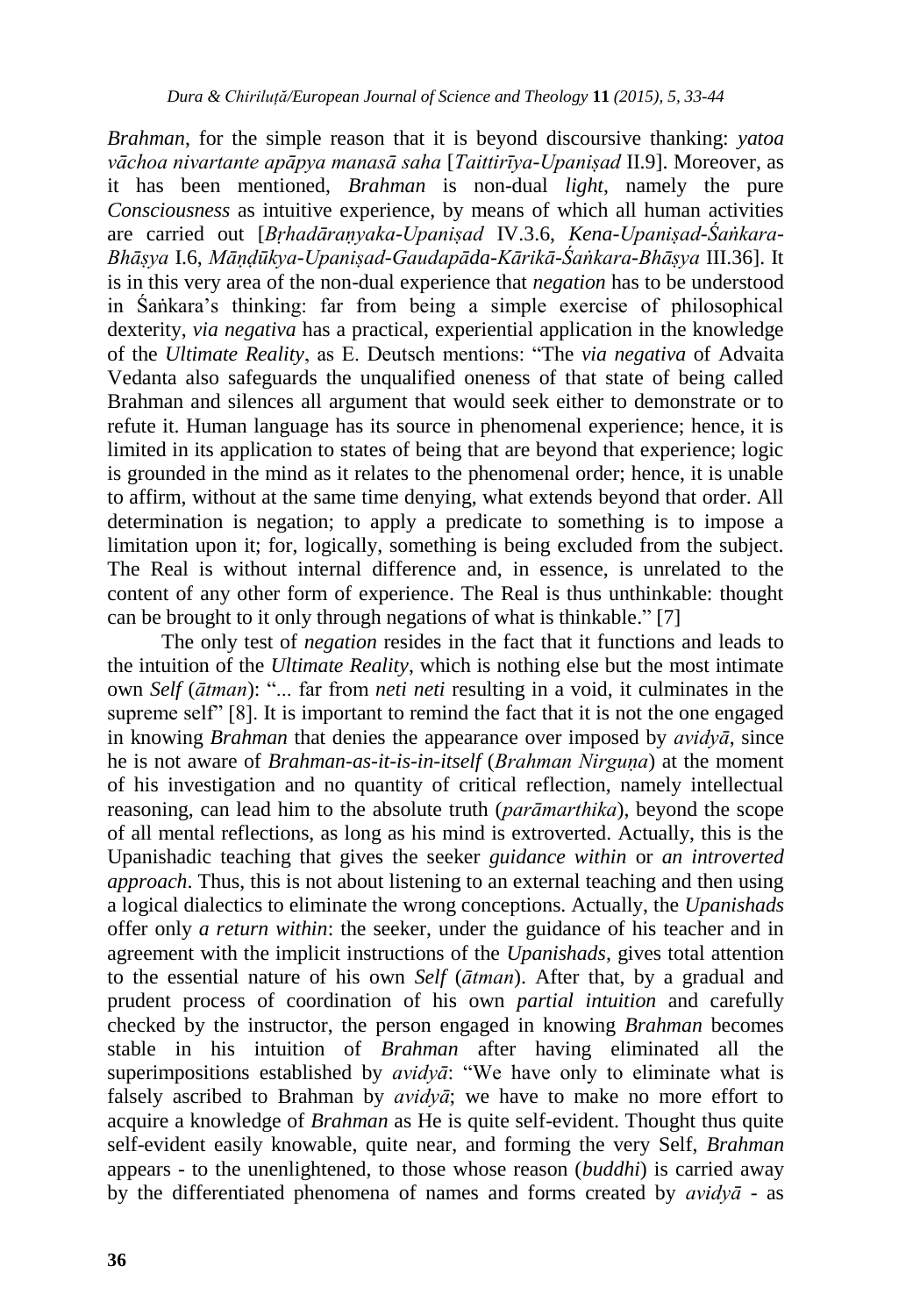unknown, difficult, to know, very remote, as though He were a separate thing. But to those whose reason (*buddhi*) has turned away from external phenomena, who have secured the grace of the Guru and attained the serenity of the self (*manas*), there is nothing else so blissful, so well-known, so easily knowable, and quite so near as *Brahman*." [*Bhagavad-Gītā-Śaṅkara-Bhāṣya* XVIII.50]

As D.B. Gangolli highlights, it is admitted that a simple *negation* cannot offer a complete knowledge of a thing, except if a false knowledge is replaced by a correct and positive one [2, p. xxxviii]. It is argued that it is not enough to know in the way: "I mistakenly considered something to be a snake"; it is necessary to complete this knowledge process by the positive knowledge of what the thing perceived really is in its true nature. A note of precaution is necessary in this respect. False knowledge is not non-knowledge, since it occurs. No false knowledge is non-knowledge, since, like the horns of a rabbit, it occurs. It is neither the knowledge of a non-entity. Therefore, we need to avoid mistakenly taking *negation for falsity* [9]. Consequently, it is to be noted that positive declarations in the definition of *Brahman* are much stronger than negative ones. Yet, this argument ignores the fact that *Brahman*, as our own Self, is not in the need of illumination regarding its *existence* or its essential nature. Moreover, as Śaṅkara observes, "the only function of knowledge" (*vidya*) is to eliminate the ignorance (*avidya*) shrouding the true nature of a thing: *na hi kvacitsākṣādvastudharmasyāpoḍhrī dṛṣṭā kartrī vā brahmavidyā ǀ avidyāyāstu sarvatraiva nivartikā dṛśyate ǀ tathehāpyabrahmatvamasarvatvaṃ cāvidyākṛtameva nivartyatāṃ brahmavidyayā ǀ na tu pāramārthikaṃ vastu kartuṃ nivartayituṃ vārhati brahmavidyā* ("This knowledge has never been observed either directly to remove some characteristic of a thing or to create one. But everywhere it is seen to remove ignorance. Similarly here also let the idea of not being Brahman and not being all that is due to ignorance, be removed by the knowledge of Brahman, but it can neither create not put a stop to a real entity.") [*Bṛhadāraṇyaka-Upaniṣad-Śaṅkara-Bhāṣya* I.4.10] Actually, we are available to know a thing more and more, proportionally to the elimination of our ignorance about it.

# **3. Significances of the neti, neti apophatism in Śankara's thinking**

We could delineate the following ideas regarding the *neti, neti*  apophatism, by *apophatism* understanding that recognition of the impossibility of knowing the *Absolute* in a positive way, from where the use of negations denying all that is not the *Absolute*.

# *3.1. Neti, neti - as the denial through ignorance of all empirical properties established in Brahman (avidya)*

Negations are used in order to cancel the false indications of *avidya*, which obstructs the essential nature of *Brahman* [10]. After all limiting additions of the two forms - coarse and subtle have been eliminated, what remains is pure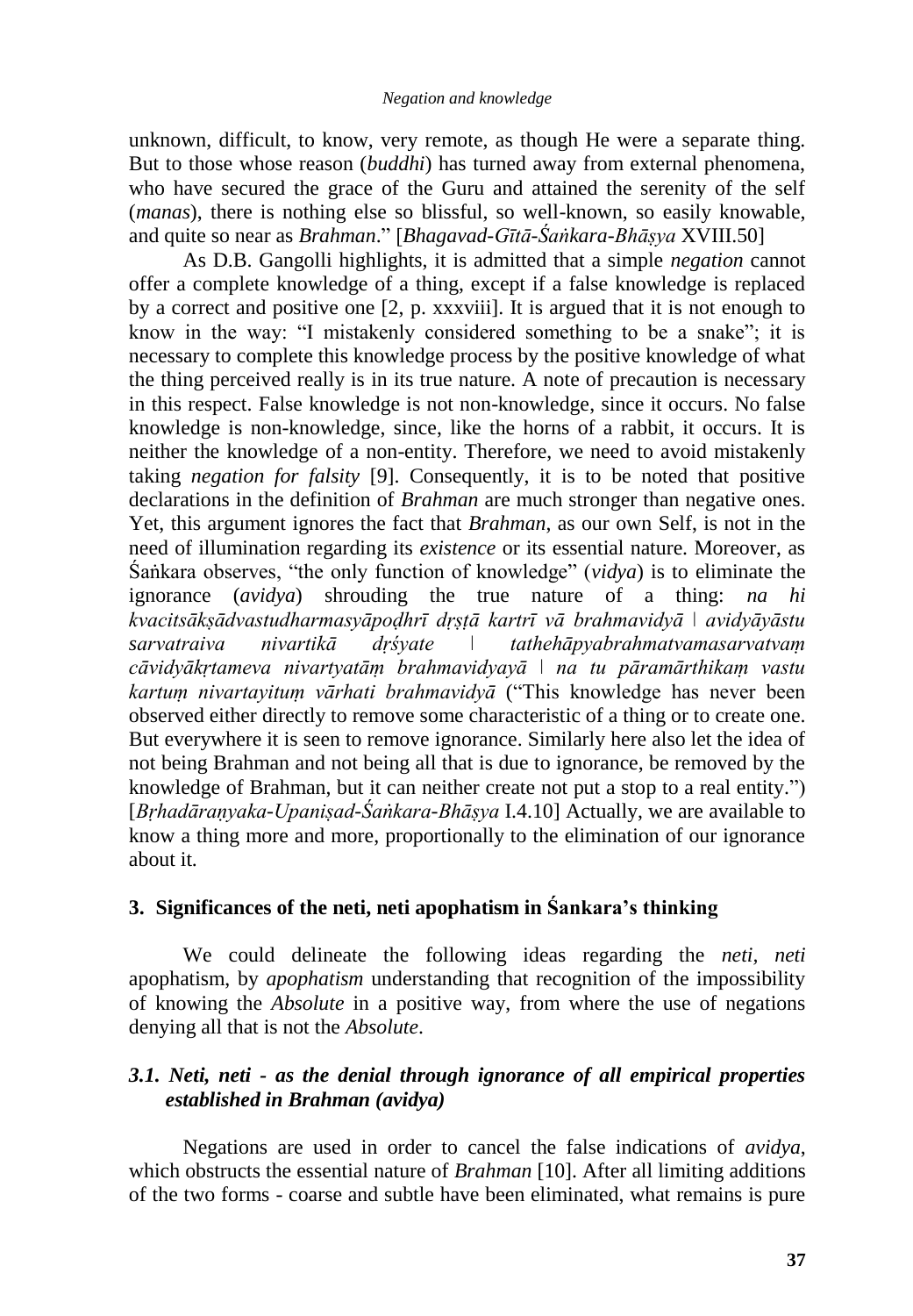*Brahman*, the "the Real of the Real" [*Bṛhadāraṇyaka-Upaniṣad* II.3.6]. The negation of all distinctions made by *avidya* virtually means the denial of the entire phenomenal world superimposed on Brahman. In the knowledge of *Brahman*, one must deny the world, with all its luxuriant complexity of *namesand-forms* (*namārūpa*). In other words, *Brahman* is the negation of the world [11].

# *3.2. Neti, neti - specifies the boundaries between the entirety of the transient phenomenal and Brahman as Real*

*Brahman* is opposed to all empirical existences [12], and *neti, neti* suggests the absolute transcendent nature of *Brahman* [13], its otherness, meaning that there is nothing to be compared with *Brahman*: the ultimate reality of the Upanishads is *advaitam* (non-dual). In this context *neti, neti* is the premise of the discrimination (*viveka*) between *Real* and *non-real*, between what is true and what is false or illusory. The negative method of teaching *Brahman* excludes it from everything that it is not. All that can be explicitly determined and denoted by positive attributes falls within the empirical of the plurality and therefore it is not the non-dual transcendent *Brahman*. In another line of thought, everything that can be characterized as 'this' or 'that' is finally abandoned as being unreal, since *Brahman* cannot be singularized. Positive determinations such as name, form, qualities, etc. are limitations and should therefore be denied for expressing *Brahman*.

# *3.3. Neti, neti - as a means of knowledge of Brahman as-how-it is-in-itself, free of all names and forms, knowledge which eventually dissolves in the non-dual experience*

The best way to get to know the nature of *Brahman* is to submitting to a "negative metaphysics" [14]. The real basis for denial *Brahman* of its *upādhi* is the transcendental experience of the ultimate unity of Reality. Thus it becomes clear that the advaitic apophatism is directly related to the thesis of superimposition (*adhyāsa*): it denies what is superimposed by ignorance over the pure non-dual nature of *Brahman* [15].

When disclaiming all positive determinations that transmute the ultimate reality into an object of knowledge, what remains is the pure inner nature of the Self (*Atman*) [*Māṇḍūkya-Upaniṣad & Gaudāpaḍa-Kārikā-Śaṅkara-Bhāṣya* III.26]. The Self is the indisputable *datum* of all experiences: "The Self being the substratum or basis for the employment of the means-of-proof, its existence is supposed to be fully established, prior to such employment of the means-ofproof. Repudiation of such an one, is not possible. It is adventitious entity that can be repudiated, and never one`s own nature, because he who would seek to be such a repudiator, would, being the Self (ātma) himself, be the Self`s own nature." [*Brahma-Sūtra-Śaṅkara-Bhāṣya* II.3.7] "[...] It should be understood that only the two phenomenal aspects of Brahma are here denied, and Brahma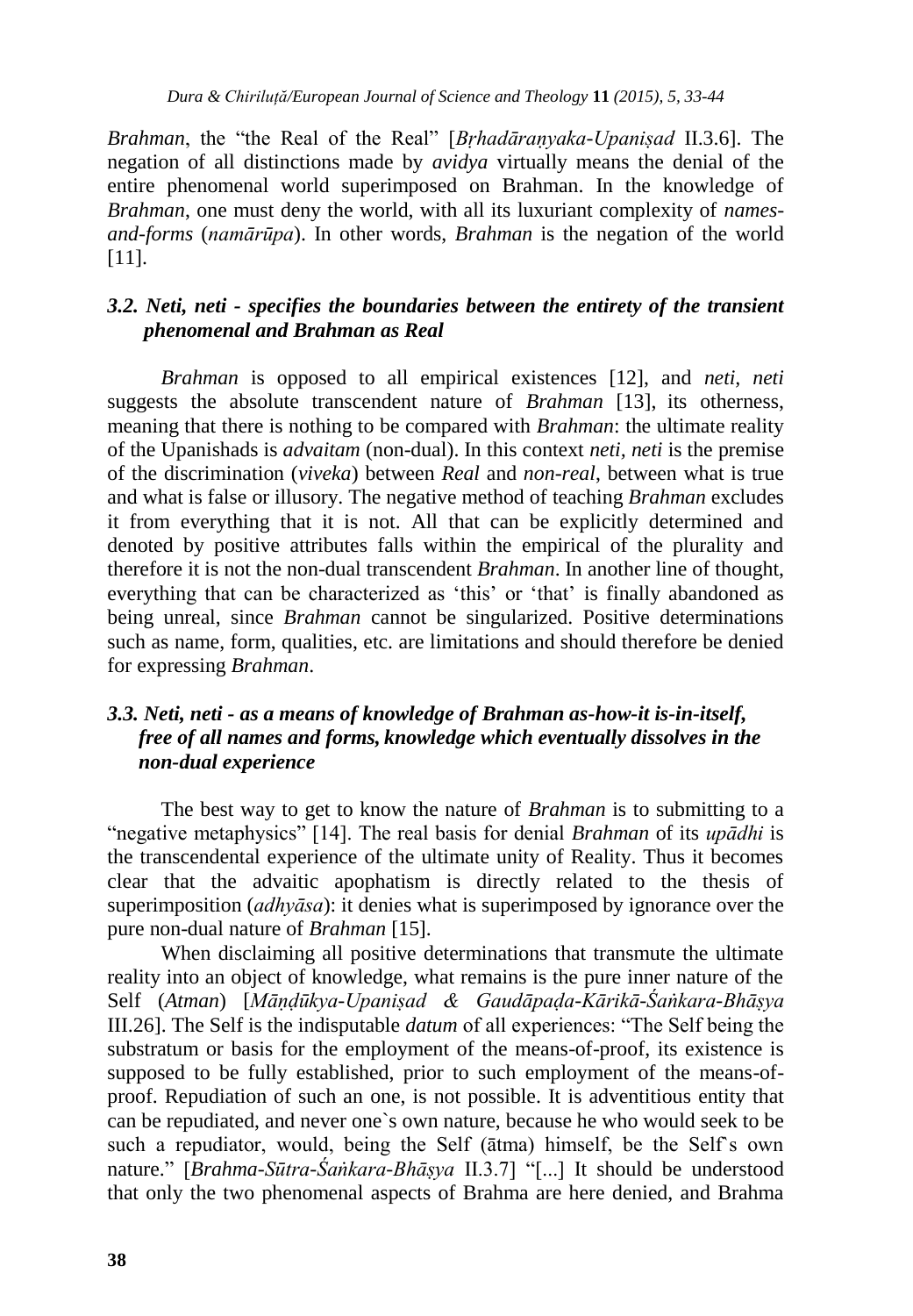#### *Negation and knowledge*

itself is left over (undenied)" [*Brahma-Sūtra-Śaṅkara-Bhāṣya III.2.22*]. "The meaning [of the negation *neti, neti*] is, that there is nothing besides this Brahma and hence it is described as 'not so, not so', and it does not mean that Brahma itself is non-existent, and this same is indicated to be the transcendent Brahma, which is not denied. [...] The denial stops short of Brahma (i.e. it does not repudiate it), and does not culminate into a mere void or Nihility (*Shūnya*). Therefore we conclude that the denial stops short of Brahma and does not (by repudiating Brahma) culminate in a mere void or Nihility." [*Brahma-Sūtra-Śaṅkara-Bhāṣya* III.2.22] The non-dual *Brahman* is "the farthest limit of the negation of duality, called up by ignorance, and this Brahman supports (the duality) like a tail" [*Taittirīya-Upaniṣad-Śaṅkara-Bhāṣya* II.V.1].

#### *3.4. Neti, neti - is, on the one hand, the inability of the human mind to conceive the transcendental essence of the Ultimate Reality*

At R.T. Blackwood we find an interesting interpretation of *neti, neti.* He interprets *neti, neti* in the context of mystical experience: "*Neti, neti* – nothing can be stated at all. Only in this way can the complete ineffability of mysticism be preserved." [16] On the other hand, *neti, neti* it is the expression of "full unknowableness" of *Brahman* [17].

#### *3.5. Neti, neti - the only way to communicate the non-dual, unknowable, ineffable and non-relational nature of Brahman*

*Brahman* can be denoted only by negations [18]. In *Brahman* all distinctions and relations are obliterated and outdated and *via negativa*  guarantees the unqualified unity of *Brahman*. *Brahman,* when compared with anything else, is best understood in the description *neti, neti* as being neither this nor that, being negatively described as "the other of its own otherness" [19]. The negative description is conceptually the most appropriate of all. In his commentary on *Bhagavad-Gītā*, Śaṅkara states that "[...] being inaccessible to speech, Brahman, the Knowable, is defined in all Upanishads only by a denial of all specialities, - "Not thus" (*Bṛhadāraṇyaka-Upaniṣad* 2.3.6) and "not gross, not subtle" (*Bṛhadāraṇyaka-Upaniṣad* 3.8.8) - in the terms "It is not this"" [*Bhagavad-Gītā-Śaṅkara-Bhāṣya* XIII.12].

#### *3.6. Neti, neti - as the positive dimension of negation*

*Neti, neti* is not a total negation, but rather is a negation that also says something positive in the sense that *Brahman* is the existence *par excellence*. *Neti, neti* "negatives not absolutely everything, but only everything but *Brahma*" [*Brahma-Sūtra-Śaṅkara-Bhāṣya* III.2.22]. The expression *neti, neti*, used quite frequently in the Upanishads and to which Śaṅkara is frequently making reference throughout his comments, is not a denial of *Brahman* as an entity. Since Brahman cannot be known or characterized by the finite categories of the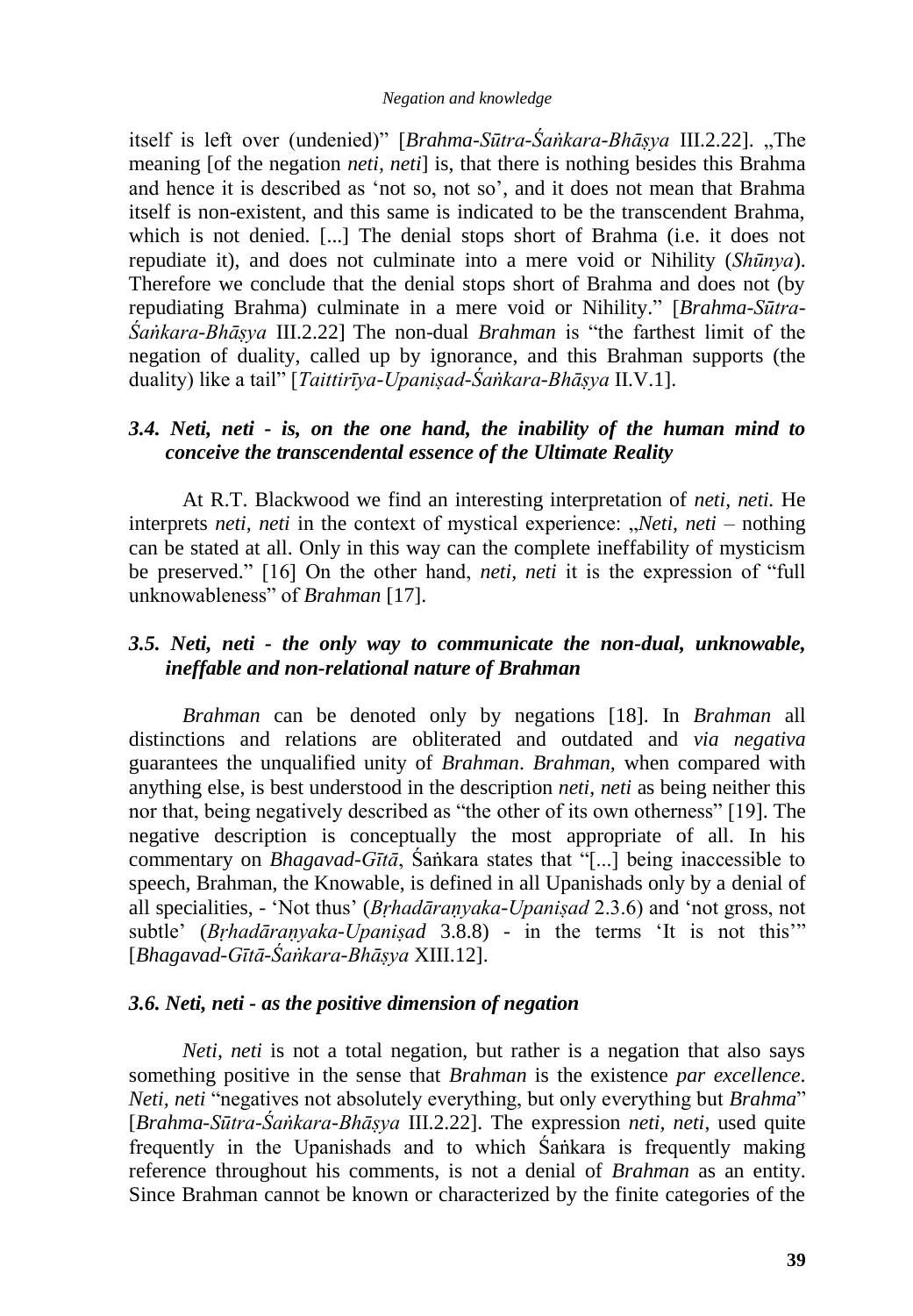object, when *Brahman/Atman* is implied as *nirguṇa* or *neti, neti*, it is not envisaged as void. The constant emphasis of the *neti, neti* negation has a secondary purpose. First, *Brahman* is understood by means of a positive statement, such as *Tat tvam asi* [*Chāndogya-Upaniṣad* VI.8.7], which represents the ultimate Reality (*atman*) in us. Thus, the *neti, neti* negation should be understood in junction with the positive statement *Tat tvam asi*: .. Negation is only a preliminary to affirmation. It means that the Absolute is not conceived here objectively as merely inferred from outer phenomena; but as revealing itself within us. This alters totally the significance of the negative description, for we are thereby constrained to admit not only its positive character but also its spiritual nature." [20] Moreover, any objectivity of *Brahman* is only an inference from the external phenomena and therefore is not sustainable. In this respect, we should see both the negative and the positive aspects together, which reveal the *Brahman* as indeterminate. As it is expressed in negative terms, *Brahman* is allcomprehensive, asserted as something that is beyond negation and affirmation [21].

#### **4. The apophatism in the Orthodox theology - the experiential dimension of knowledge**

Along these clarifications, we might not be wrong stating that Śaṅkara is probably the vedāntic thinker coming closest to the Christian apophatic theology, regarding the negation method. Just like *Brahman nirguna*, God in His quality of Being is incomprehensible and impossible to circumscribe for man"s thinking. In Christian theology, apophatism has to with knowledge, with a progress of knowledge from affirmation to negation, from rational deduction to experience, as is stated by Dionysius the Areopagite: "Besides, we need to try to find out how we could get to know God, Who is neither intelligible, nor sensible and not at all a being among all the other beings. It is truer to say not that we know God according to His nature, which is completely unknown, beyond all understanding and thinking, but that we, following the given of all beings, like a being that was created by Him from eternity and depicts somewhat likenesses and images of His divine models, we go up and orderly, according to the measure of our powers, towards what is above all things, to reach negation and to go beyond everything and to get to the cause of everything." [*De divine nominibus*, VII.3, P.G. 3, 869CD-872A]

The apophatic (negative) knowledge of God does not exclude His cataphatic (positive) knowledge, but details it. When we call God Goodness, Good, Life, Almighty, Omnipresent, we refer to His works or manifestations in the world, to the uncreated energies by which God descends to us, and not to His divine being, which is completely unknowable, as Saint Basil the Great asserted [*Adversus Eunomium*, I.6, P.G. 29, 521C]. By these uncreated energies, God communicates Himself, while He remains incommunicable in His being and makes Himself known while remaining unknown in His being. The uncreated energies differ from the divine Being, yet they are not separated from the divine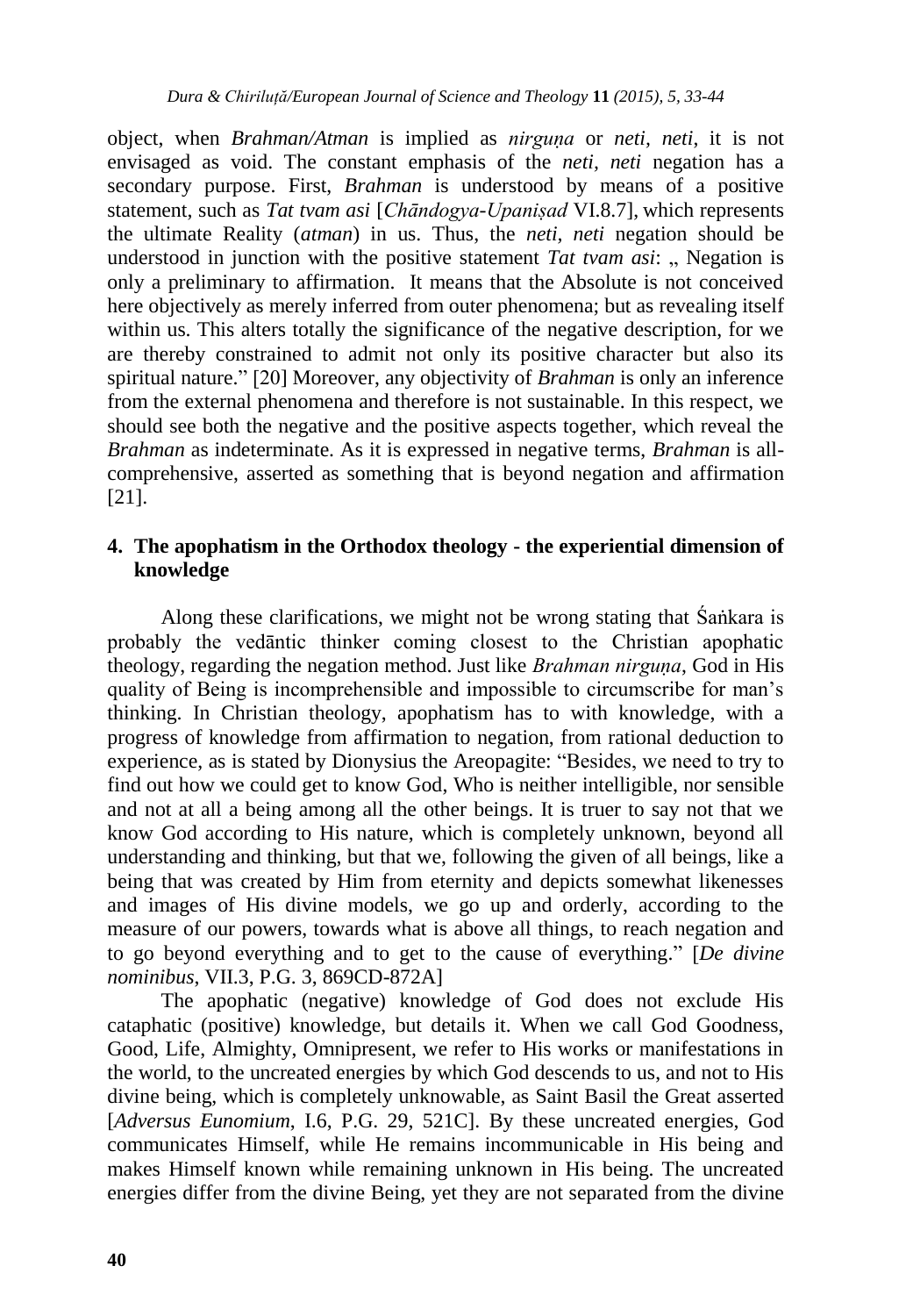Being, God being present as a Person in them, without being mistakenly taken for them. In this sense, Saint Gregory Palama teaches: "The divine nature has to be called at the same time incommunicable and, in a certain sense, communicable; we acquire participation to God"s nature and yet He remains totally inaccessible" [Saint Gregory Palama, *Theophanes*, P.G. 150, col. 932D].

On the one hand, God is given innumerable names, on the other hand, God is the unnamed, the One to Whom, according to His Being, no name is a good match. Father Professor Dumitru Stăniloae emphasizes that the divine nature has no name that could express it. All the names are of the works. Even divinity (*ϑεοτης*) is the name of a work (*ϑεειν* – to see). The nature of God is beyond words. The nature of God is beyond the work expressed by the word divinity, as the subject of the work compared to the work itself [22]. When we refer to God"s manifestations, we make positive statements about Him, yet when we have in view His being, we deny all these affirmations. V. Lossky, making a clearer presentation of the Orthodox apophatism, highlights that "we cannot conceive God in Himself, in His essence, in His mystery. Trying to conceive God in Himself means being reduced to silence, because neither the thoughts, nor the words can comprehend the infinite in those concepts which, by defining, set limits. For these reasons, the Church Fathers have used the negative way. The apophatic way is an attempt to know God not in what He is, but in what He is not." [23] Apophatism consists in denying what God is not, without denying God as a superior Personal Entity.

It is impossible to know God according to His essence or nature, because we cannot subordinate the divine uncreated essence to the nature of the semantics of the word and to the meaning of the notion [24]. In this sense, we need to understand the affirmation of Saint Gregory of Nazianzus: "expressing God is impossible, yet understanding Him is even more impossible" [*Oratio XXVIII* (*Theologica II*), IV, P.G. 36, col. 29C-32A]. The divine Being cannot be conceived rationally and expressed verbally, being the *reality* above the beings, the reality "that we can neither conceive, nor express, nor contemplate somehow, since He is above everything and completely unknowable" [*De divine nominibus*, I.4, P.G. 3, 592 D].

Saint John of Damascus, as one who synthesized the patristic thinking, underlines the incognoscibility of the divine Being: "The Divinity is infinite and impossible to grasp with the mind and the only thing that we can understand is God"s infinity and incomprehensibility. All that we say in positive terms about God do not indicate the nature, but what can be found in relation to His nature. God is nothing like the beings, and this is not because He is not a Being, but because He is above all the beings, above being. Truly, to be and to be known are of the same order. What is beyond all knowledge is also in an absolute way beyond all being; and inversely, what is above the being is also above knowledge." [*Expositio Fidei Orthodoxae*, I.5, P.G. 94, col. 800AD]

On the one hand, in the Christian theology, the apophatic does not mean a total closure of God in Himself, in His own sufficiency, since God, "the Being that no one can name, is calling Himself "I Am Who I Am" (Exodus 3.14)" [23,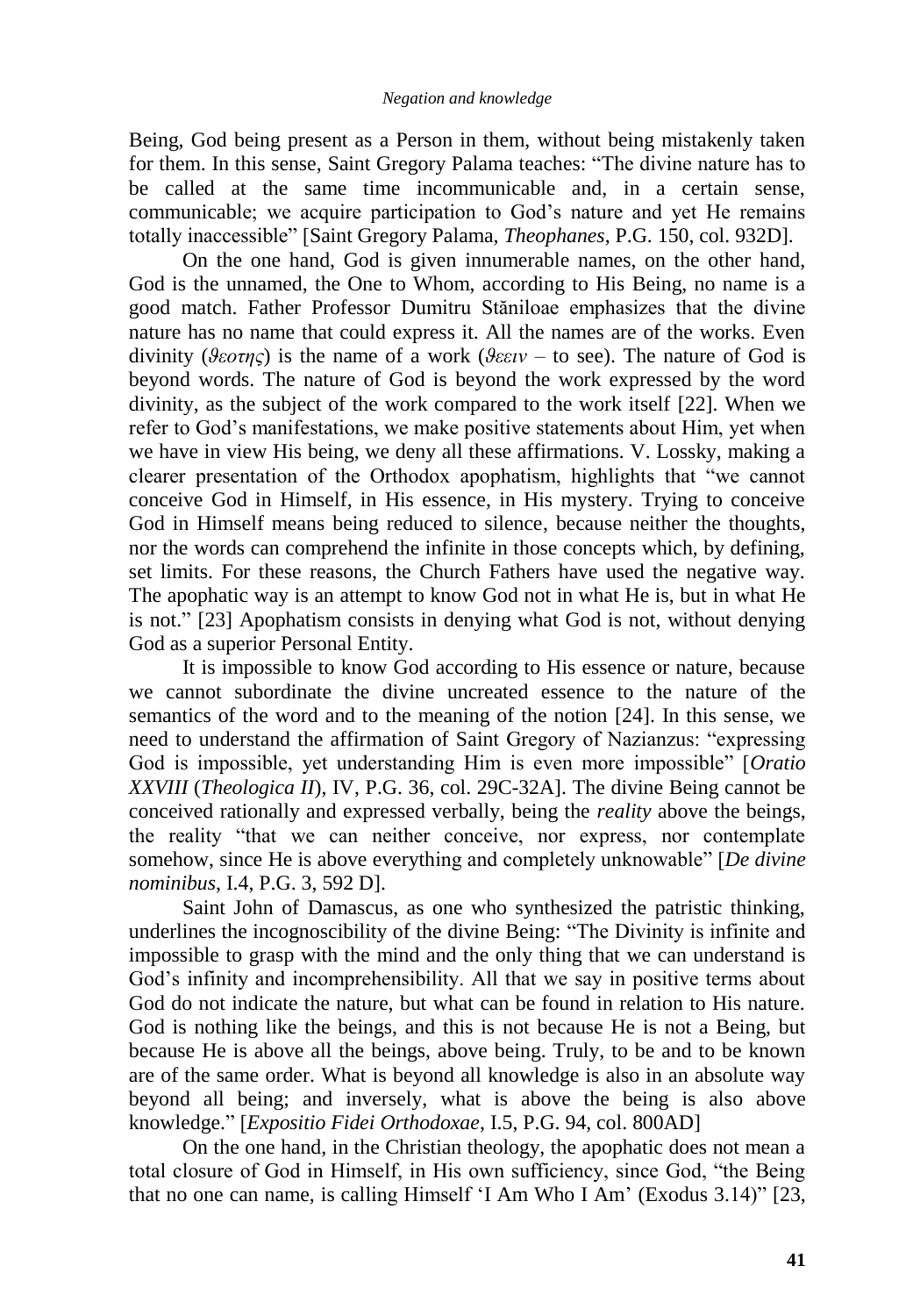p. 25]. On the other hand, one cannot reduce apophatism to the level of negativerational knowledge, to a simple negation of some rational affirmations about God. Dumitru Stăniloae established three levels, in an ascending direction, of apophatism: (1) intellectual negative theology; (2) the moment when we leave any consideration of the concepts taken from nature and any preoccupation of even denying them, therefore when we go over negation, as intellectual operation as well, and over a certain apophatic feeling of them, we enter a state of silence produced by prayer; it is a feeling in the dark of the energies, that has gone beyond the negative intellectual theology and the apophatic feeling accompanying it; (3) the vision of the divine light [25].

God is beyond affirmations and negations, these being the operation of reason in a conceptual process: "There is no affirmation about God [...] because God is above any perfect affirmation the unitary cause of all things and beyond any negation the superiority of the One completely separate from everything and above everything" [*De mystica theologia*, V, P.G. 3, 1048 AB]. "To God, we need to acknowledge all the affirmations borrowed from things, as One Who is the cause of them all, and we also need to deny to Him, more appropriately, everything, as He is above everything, yet we should not consider that the negations deny the affirmations, but we should rather consider that He Who is above all negation and affirmation is also above all negations" [*De mystica theologia*, I.2, P.G. 3, col. 1000B]. God being undeterminable both for affirmations and for negations, we can know Him by *nonknowledge* (*αγνωσια*). By *nonknowledge* we get to know the One Who is above all the objects of knowledge possible. God no longer appears as an object, since the problem is no longer knowledge but *union* (ενωσις) [26]. It is precisely this that is the distinctive note of the apophatic attitude in the Orthodox theology, in which the accent falls not on intellectual contemplation, but on what is called *union*: "The apophatic theology can be understood and expressed; the union is, however, ineffable and not understood even by those who experience it" [22, p. 58].

# **5. Conclusions**

In conclusion, we are now in a better position to affirm that the advaitic philosophy and the Orthodox theology meet in the negative manner of constructing a discourse on the respectively the Ultimate Reality and God. The negation *neti, neti* ("neither so, nor so" or "neither this, nor this") does not represent for Śaṅkara a discourse about *Brahman nirguna*, as one could understand, when seen from a Christian perspective. *Brahman nirguna* is beyond the conceptual sphere, be it positive (*sat*, *jñānam*, *anantam*) or negative (*nirviśeṣa, niṣkriya, nirvikāra, niravayava, arūpa*), because language, thinking and knowledge expressed conceptually have to do exclusively with the empirical sphere. *Brahman* cannot be measured and no concept circumscribes it. Circumscribing it in a definition, even a negative one, would mean delimiting it. This incapacity of the concept, of the word and of thinking to *define Brahman*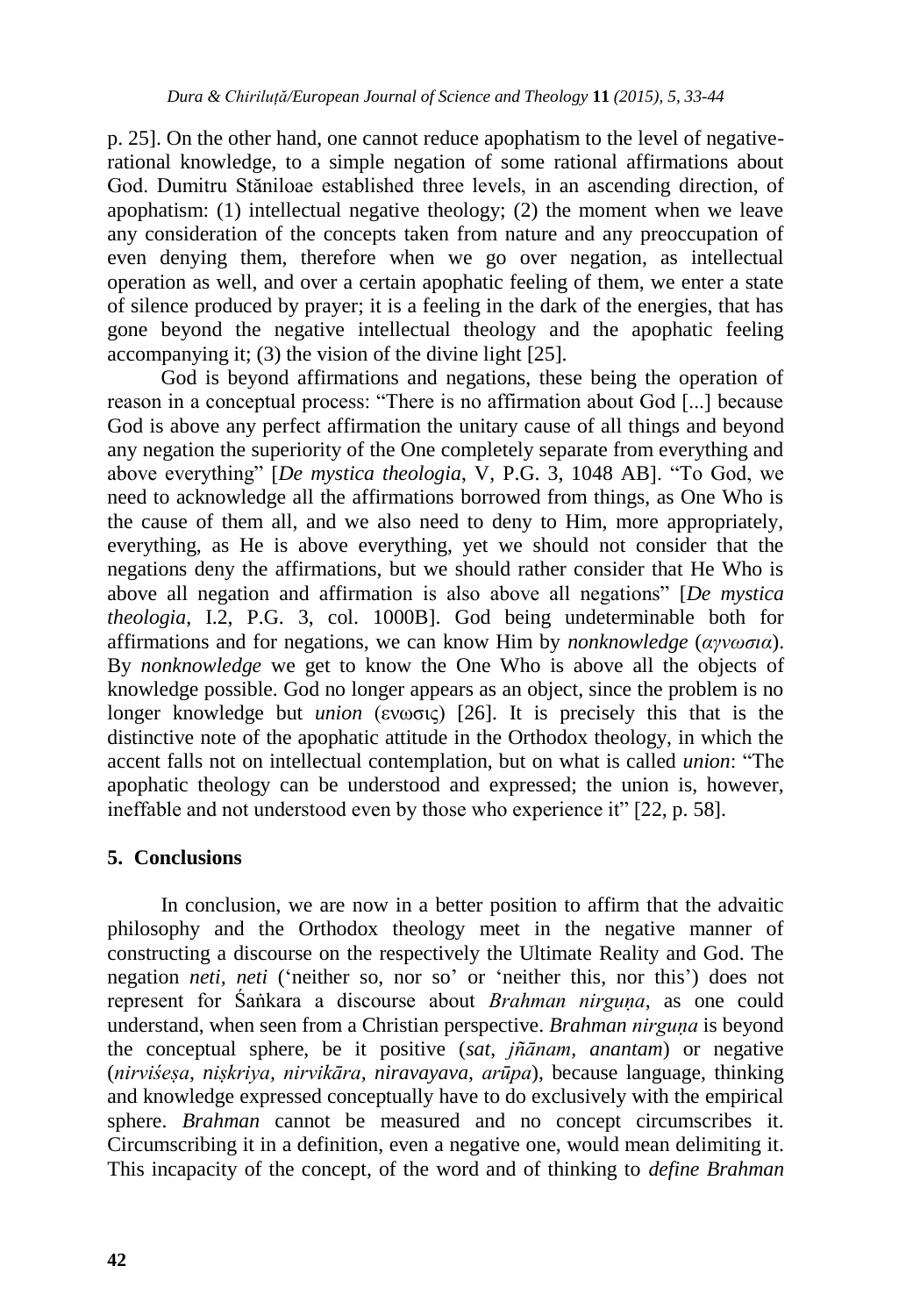*nirguṇa* suggest the premises of an apophatism based on which *Brahman* remains an inexpressible, mystically experienced mystery.

The apophatic Orthodox knowledge is knowledge by experience, knowledge in the sense of *union*. In the experimental apophatic knowledge, on the one hand, God is perceived [in Christ], on the other hand, what is perceived lets one understand that what is being perceived is beyond all one can perceive: "By what is perceived, He attracts me to Him (for a totally unperceivable Being would give no hope and no help); while by what is not perceived He stirs my admiration; and, being admired, He is wanted again; and being wanted, He purifies us; and purifying us, He gives us a divine likeness; and making us become so [in His likeness], He speaks to us as with His friends; moreover, the word dares to say an even bolder thing: God gets united to gods and is known by them, namely as much as He knows those who know Him" [*Oratio XXXVIII*, P.G. 36, col. 317CD].

#### **References**

- [1] B. Barzel, *Mystique de L`Ineffable dans l`hindouisme et le christianisme. Çankara et Eckhart*, Les Éditions du Cerf, Paris, 1982, 85-111.
- [2] D.B. Gangolli, *The Perfect & Unique Method of Shankara`s Non-dualism*, Hind Navotthana Pratishthan, Kerala, 2001, xxxi-xli.
- [3] L. Saxena, *Neo-Hegelian and Neo-Advaitic Monism. A Study in Converging Perspectives*, Bharat Bharati Bhandar, Delhi, 1980, 98.
- [4] S. Radhakrishnan, *History of Philosophy. Eastern and Western*, Vol. I, George Allen & Unwin Ltd, London, 1957, 275.
- [5] A.J. Alston, *Samkara in East and West Today*, in *New Perspectives on Advaita Vedanta. Essays in Commemoration of Prof. Richard De Smet,* S.J. Bradley & J. Malkovsky (eds.), Koninklijke Brill NV, Leiden, 2000, 108.
- [6] S. Dasgupta, *A History of Indian Philosophy*, Vol. I, The Syndics of the Cambridge University Press, Cambridge, 1957, 45.
- [7] E. Deutsch, *Advaita Vedānta: A Philosophical Reconstruction*, University of Hawai"i Press, Honolulu, 1969, 11.
- [8] J.G. Suthren Hirst, *Śaṃkara's Advaita Vedānta. A way of teaching*, Routledge Curzon, London, 2005, 144.
- [9] K.H. Potter, *Presuppositions of Indian's Philosophies*, Motilal Banarsidass Publishers Private Limited, Delhi, 1999, 220.
- [10] R.H. Jones, *Mysticism Examined. Philosophical Inquiries into Mysticism*, State University of New York Press, Albany, 1993, 61.
- [11] R. Karunakaran, *The Concept of Sat in Advaita Vedānta*, Sri Śaṅkara Sanskrit Vidyapeetham Edakkadom, Quilon, 1980, 157.
- [12] B. Correya, *Heidegger and Śaṅkara. A Comparative Study of 'Thinking of Being' and 'Advaita'*, Jyotir Dharma Publication, Kerala, 2003, 182.
- [13] J. Grimes, *An Advaita Vedānta Perspective on Language*, Sri Satguru Publications, Delhi, 1991, 72.
- [14] J. Payyappilly, *The Concept of Man in the Advaita Vedānta of Śaṅkara. An Inquiry into Theological Perspectives*, Peter Lang Europäischer Verlag der Wissenschaften, Frankfurt, 2005, 99.